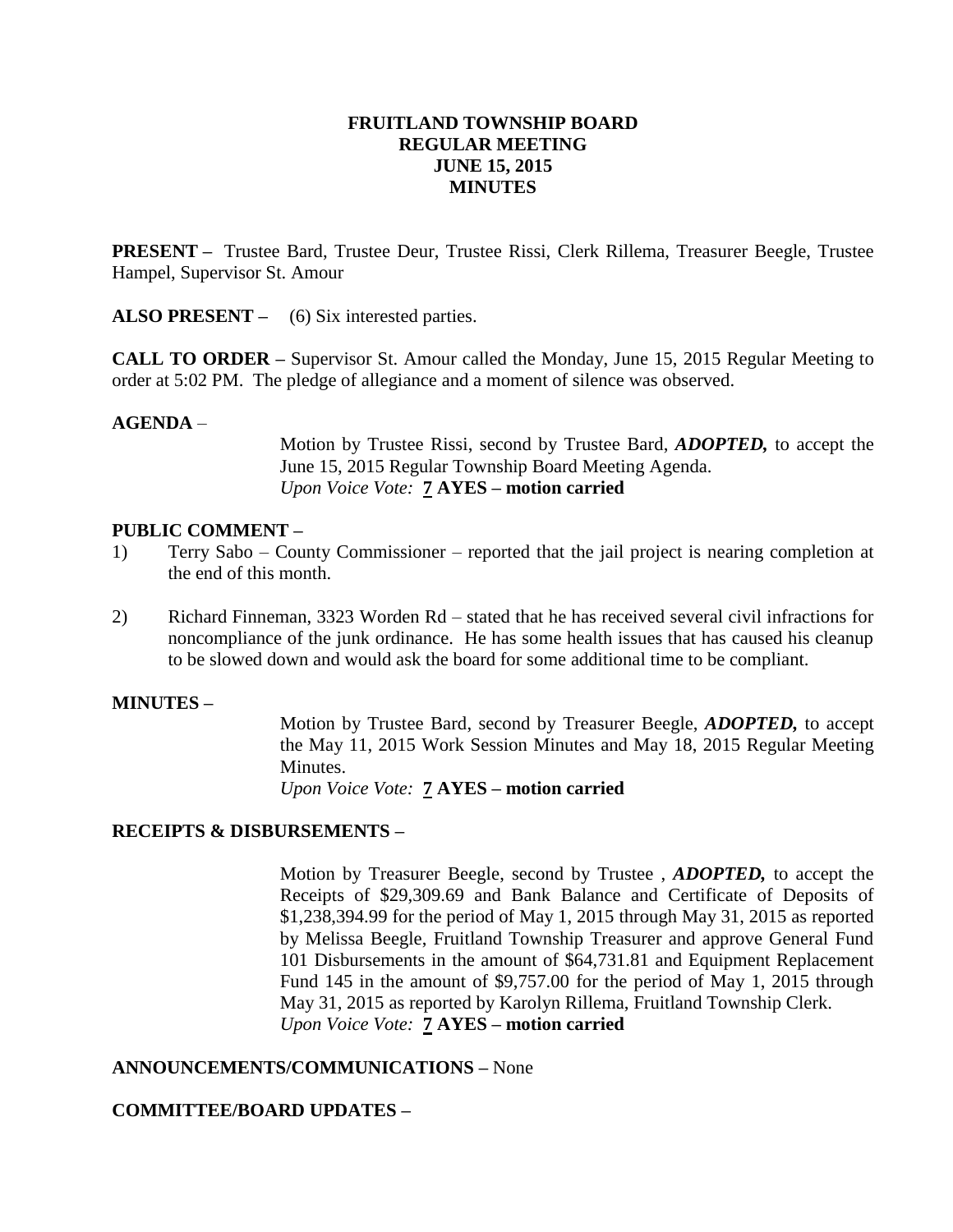# FRUITLAND TOWNSHIP JUNE 15, 2015 REGULAR MEETING MINUTES

- Planning Commission Trustee Deur reported that two hearings were held at the June meeting. A site plan for parcel number 61-06-101-100-0002-03 (vacant parcel on Whitehall Road), applicant Midwest V., LLC, owner Winberg Development, LLC for a Dollar General proposed to be built near the White Lake Drive/Whitehall Road corridor was approved as submitted with the following contingencies, 1) leaving 75' natural area buffer on west side, 2) obtaining septic/well permits, 3) land division approval, 4) creating easement for shared driveway and 5) obtaining Zoning Board of Appeals approval. A site plan amendment for Parcel numbers 61-06-013-100-0017-00 (5207 Scenic Drive), 61-06-013-100-0010-00 (5271 Scenic Drive), Parkland Acquisition Three LLC to switch the tent and mini-golf course locations for 2015 was approved for Jon Rooks as submitted subject to conditions imposed by the White Lake Fire Authority Fire Marshal. A Planning Commission special sub-committee is reviewing Sylvan Beach zoning and language for special land use ordinance for Lakeside Inn is being reviewed by Attorney Even.
- White Lake Fire Authority –

Motion by Treasurer Beegle, second by Trustee Rissi, *ADOPTED,* to adopt the 2012 International Fire Code as recommended by the White Lake Fire Authority adopted and effective December 2009 noting that the year of the Fire Code is the only change in Section R58.01 and R58.02. *Roll Call Vote:* Trustee Bard **AYE,** Trustee Deur **AYE,** Trustee Rissi **AYE,**  Clerk Rillema **AYE,** Treasurer Beegle **AYE,** Trustee Hampel **AYE,**  Supervisor St. Amour **AYE – motion carried**

# **OLD BUSINESS –**

- 1. Building Permit/Cancellation/Refund Policy Clerk Rillema stated that Attorney Even has prepared language to be reviewed by Building Official Hall and will be discussed at the July work session.
- 2. Permit Refund –

Motion by Supervisor St. Amour, second by Trustee Bard, *ADOPTED,* to refund \$624.00 to Robert Rands for a building permit that he took out, but decided not to do the project. *Roll Call Vote:* Trustee Hampel **AYE,** Treasurer Beegle **AYE,** Clerk Rillema **AYE,** Trustee Rissi **AYE,** Trustee Deur **AYE,** Trustee Bard **AYE,** Supervisor St. Amour **AYE – motion carried**

- 3. Zellar Road Quote Supervisor St. Amour stated that more information is forthcoming and would be discussed at the July work session.
- 4. Lamos Road End/Partridge Drain Supervisor St. Amour stated that Zoning Administrator Sandel is getting with the MCRC to compare with Attorney Even's findings.

# **NEW BUSINESS -**

1. Computer Purchase –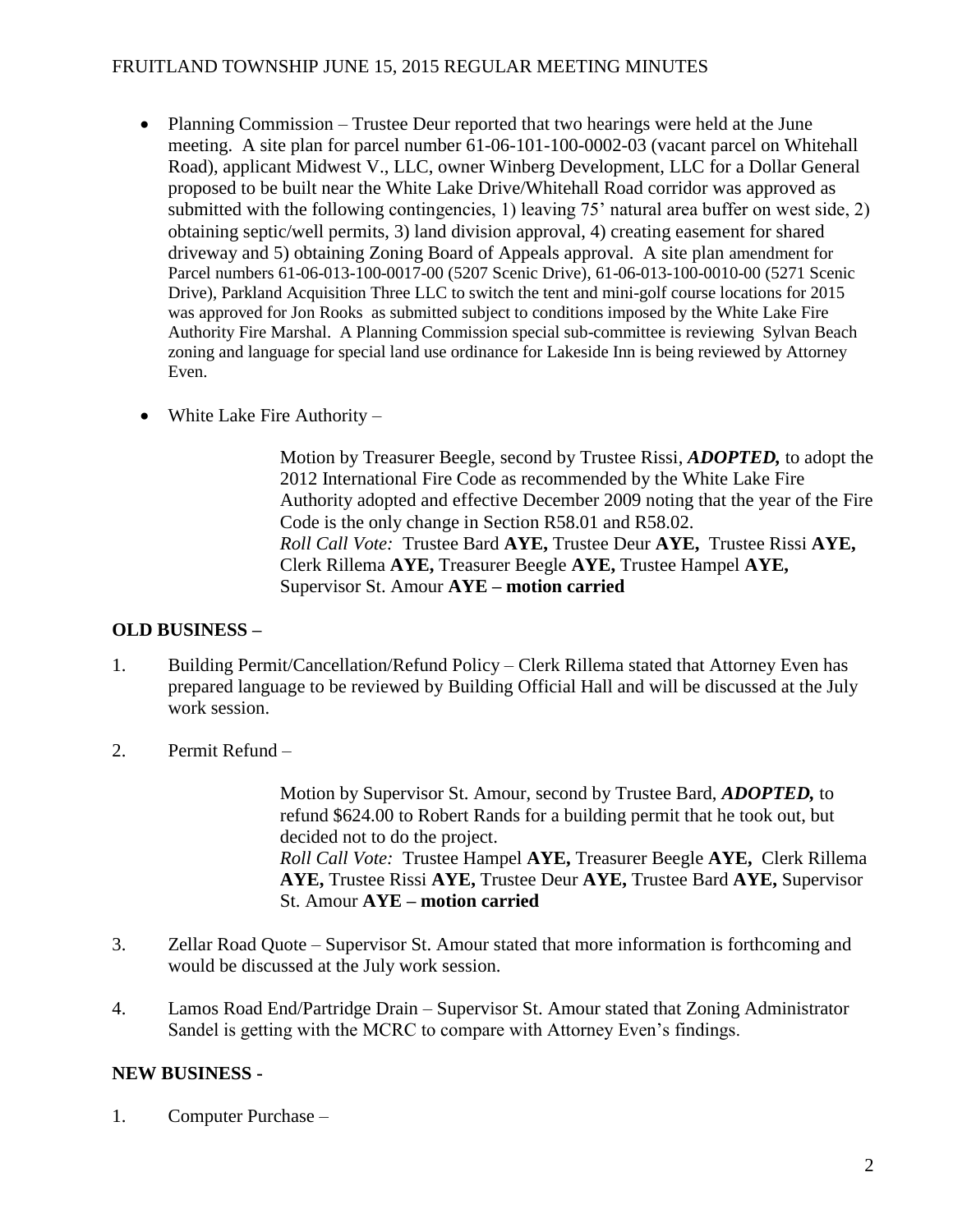Motion by Clerk Rillema, second by Trustee Deur, *ADOPTED,* to authorize Clerk Rillema to purchase a new computer from I.T. Right for an amount not to exceed \$625.00. *Roll Call Vote:* Trustee Bard **AYE,** Trustee Deur **AYE,** Trustee Rissi **AYE,**  Clerk Rillema **AYE,** Treasurer Beegle **AYE,** Trustee Hampel **AYE,**  Supervisor St. Amour **AYE – motion carried**

2. Lot Division –

Motion by Clerk Rillema, second by Trustee Hampel, *ADOPTED,* to approve Zoning Administrator Sandel's recommendation for a lot division regarding parcel #'s 61-06-560-000-0055-10 & 61-06-560-000-0055-00. *Upon Voice Vote:* **7 AYES – motion carried**

3. Tax Foreclosure Property –

Motion by Treasurer Beegle, second by Supervisor St. Amour, *ADOPTED,* to purchase tax foreclosed property parcel #61-06-408-004-0009-00 from Muskegon County Treasurer in the amount of \$383.15 and recording fee of \$10.00. *Roll Call Vote:* Trustee Hampel **AYE,** Treasurer Beegle **AYE,** Clerk Rillema **AYE,** Trustee Rissi **AYE,** Trustee Deur **AYE,** Trustee Bard **NAY,** Supervisor St. Amour **AYE – motion carried**

4. Montague-Whitehall Rotary Club –

Motion by Clerk Rillema, second by Supervisor St. Amour, *ADOPTED,* to authorize the Clerk to donate \$100.00 toward the Montague-Whitehall Rotary Club Fireworks for services rendered subject to adding our name as a sponsor in the minutes or advertisement. *Roll Call Vote:* Trustee Hampel **AYE,** Treasurer Beegle **AYE,** Clerk Rillema **AYE,** Trustee Rissi **AYE,** Trustee Deur **AYE,** Trustee Bard **AYE,** Supervisor St. Amour **AYE – motion carried**

5. Closed Session – White Lake Ambulance Authority – Consider confidential legal advice in written opinion subject to attorney client privilege.

> Motion by Trustee Rissi, second by Trustee Rissi, *ADOPTED,* to go into closed session to consider confidential legal advice in written opinion subject to attorney-client privilege at 5:35 PM. *Roll Call Vote:* Trustee Bard **AYE,** Trustee Deur **AYE,** Trustee Rissi, **AYE,**  Clerk Rillema, **AYE,** Treasurer Beegle **AYE,** Trustee Hampel **AYE,**  Supervisor St. Amour **AYE – motion carried**

# **CLOSED SESSION**